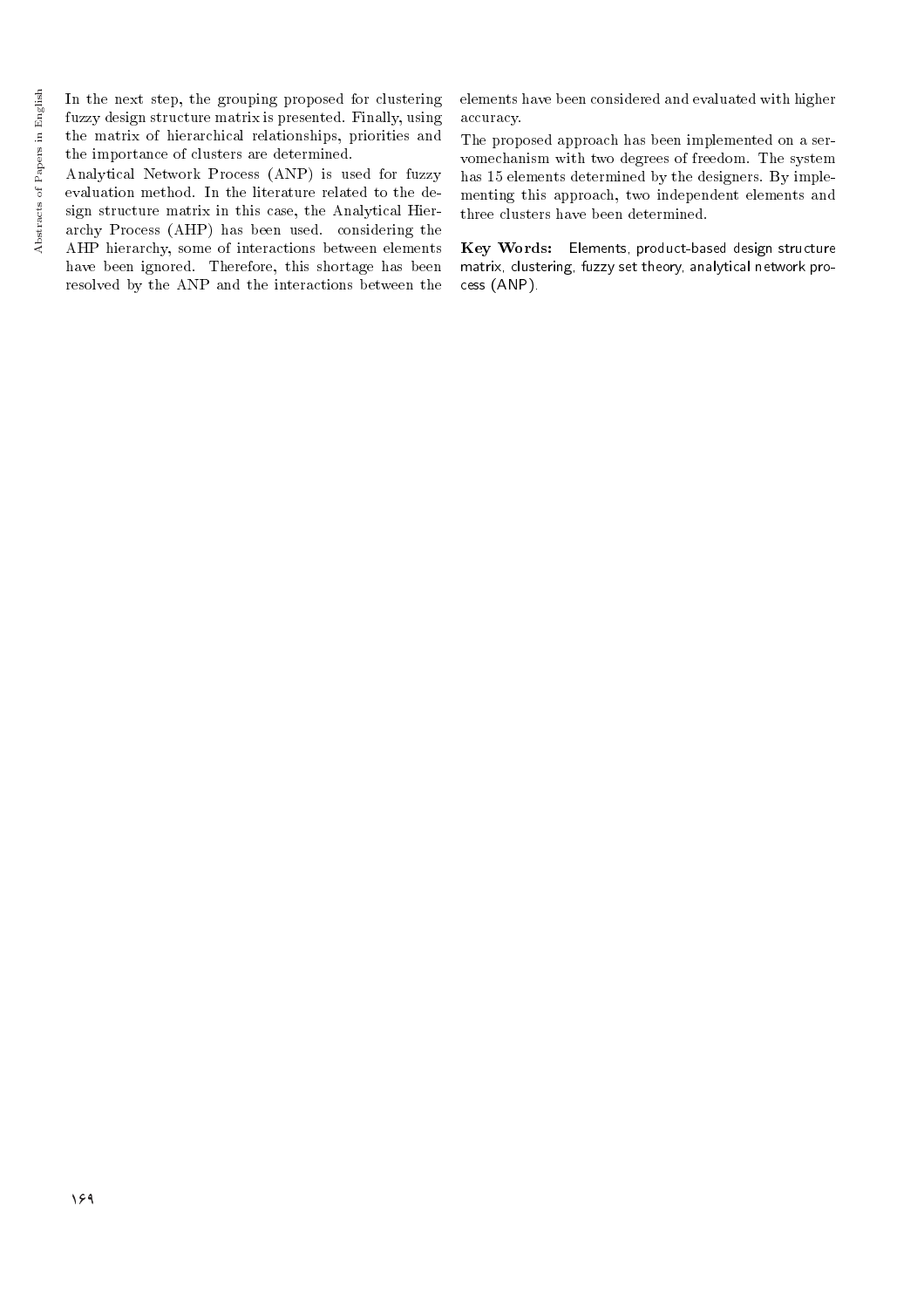# MODELLING & SOLVING THE VEHICLE ROUTING PROBLEM IN DISTRIBUTION OF A SUPPLY CHAIN CONSIDERING RESTRICTION ON THE MOVEMENT OF THE VEHICLES

S.M.H. Hosseini(corresponding author) sh.hosseini@shahroodut.ac.ir A.A. Hassani aa.hasani@shahroodut.ac.ir Dept. of Industrial Engineering and Management Shahrood University of Technology DOI:10.24200/J65.2018.5551

Sharif Industrial Engineering and Management Journal Volume 34, Issue 1.1, Page 147-155, Research Note

c Sharif University of Technology

 Received 19 September 2015; received in revised form 16 May 2016; accepted 27 July 2016.

#### Abstract

Since precise assignment of vehicles to the routs in supply chain network has a great effect on the important results such as cost reduction, on time delivery of the products or services, and customer satisfaction indexes (CSI), the Vehicle Routing Problem (VRP) is one of the most important problems in the supply chain management. For the complexity of this problem in real world, researchers usually ignore some real conditions and restriction in modelling and solving this problem. In this paper, the Vehicle Routing Problem (VRP) considering real conditions, such as vehicle capacity and restriction for vehicles with their movement in some routes, is studied. At first, the literature review and past studies are presented. Then, the considered problem will be illustrated completely and its parameters and variables will be defined. After that, the mathematical model of the problem is presented considering restriction for movement of the vehicles. This mathematical model will be coded in GAMS software; because this problem is known as an NP-Hard problem, the mathematical model of the problem is solved just for the small-sized problems. A new model is also presented for the medium- and largesized problems based on ant colony (AC). The parameters of the ant colony are adjusted well in order to increase the efficiency of the algorithm. Finally, some diversity test problems are designed considering the important and effective parameters. These test problems are solved in order to evaluate the efficiency of the proposed algorithm, and the result shows that the proposed algorithm has a good performance in solving the test problems. Performance of the proposed algorithm is also compared with two power algorithms tabou search (TA)

and genetic algorithm (GA) in solving the test problems. Results show that the proposed algorithm has better performance both in optimality and running time comparison of two other algorithms.

Key Words: Vehicle routhing problem, supply chain system, distribution, ant colony algorithm.

## REVIEWING AN INTEGRATED APPROACH OF PRODUCT DESIGN STRUCTURE MATRIX (DSM) AND FUZZY SET THEORY (FST) TO CLUSTERING COMPLEX PRODUCT

M. Karbasian(corresponding author) mkarbasian@yahoo.com A. Gholami a.gholami92@mut-es.ac.ir

## Dept. of Industrial Engineering Malek Ashtar University in Isfahan DOI:10.24200/J65.2018.5550

Sharif Industrial Engineering and Management Journal Volume 34, Issue 1.1, Page 157-165, Research Note

c Sharif University of Technology

 Received 14 November 2015; received in revised form 13 April 2016; accepted 16 July 2016.

#### Abstract

The purpose of this paper is to present an integrated approach to the design of structure matrix and fuzzy set theory; and also to provide a method for clustering the system elements. In this approach, know as the \fuzzy design structure matrix", integer numbers are replaced by fuzzy numbers. In fact, one of the problems of designing structure matrix analysis using numbers integer, considering the lack of distinction between the dependence of the interactions of system elements is that such problems will be solved with this approach. On the other hand, the fuzzy design structure matrix of interactions between elements, cost and less time is spent on systems analysis.

According to the literature, there are different methods for clustering system elements. By studying the clustering methods as well as mathematical approaches derived from graph theory, a proposed approach for clustering fuzzy design structure matrix was presented. The proposed approach has five major steps. Each step also includes several subsets. In the first step, the elements are identied with inputs from designers and system boundaries are determined. In the second step, the fuzzy numbers are used in fuzzy evaluation method. In the third step, the basic fuzzy design structure matrix is formed.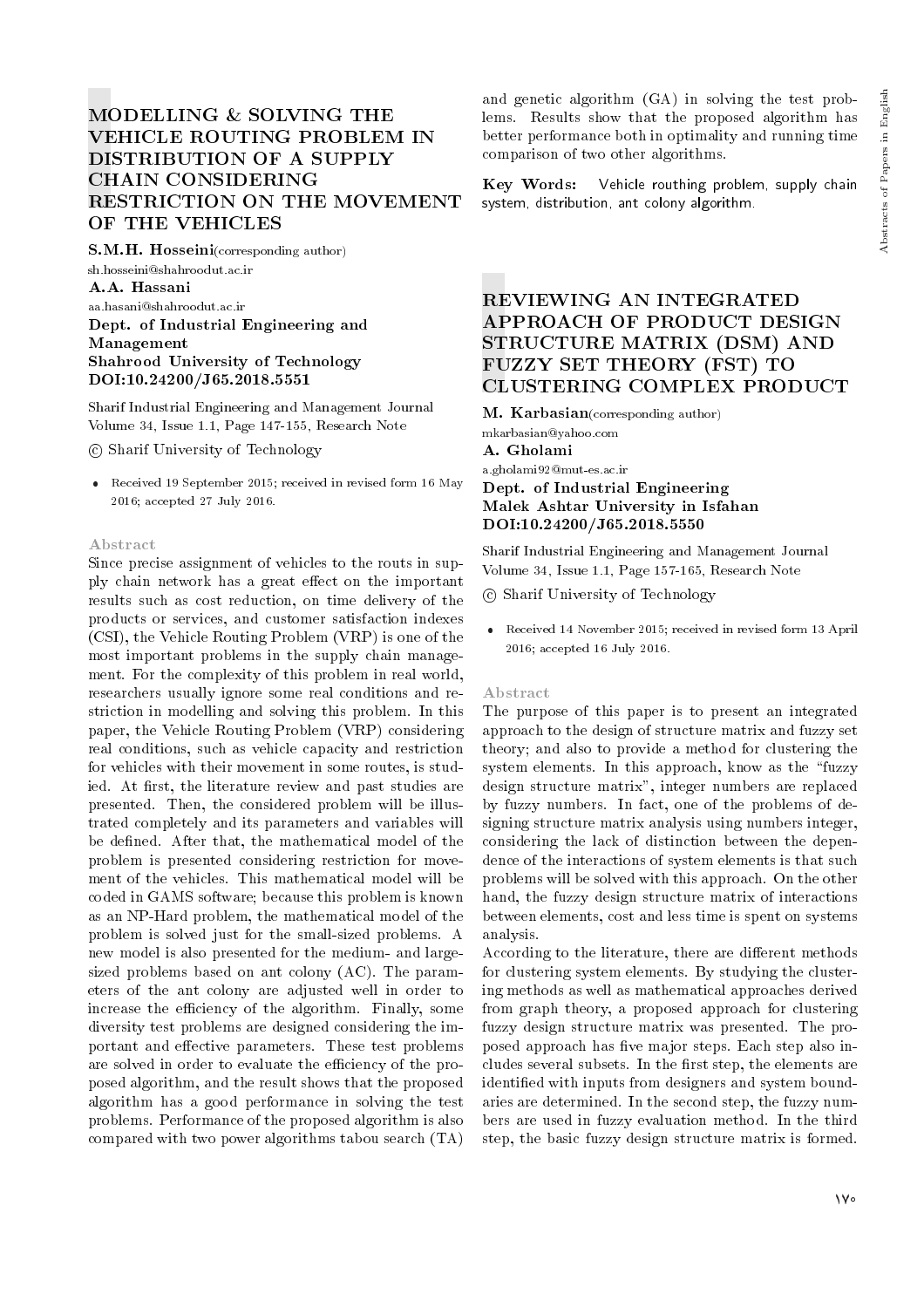ognized based on customer demands and move directly from the receiving dock to shipping dock, without being held as inventory in the warehouse. Cross docking systems can decrease the storage and products retrieval costs in comparison with traditional warehouses by synchronizing the flows of inbound and outbound trucks. Generally, cross docking is a good strategy for companies that distribute large volume of products and/or serve a large number of stores.

Cross docking facilities include four main functions of warehousing. These four major functions are receiving, storage, order picking, and shipping. Among these four functions, storage and order picking are typically the most costly. Storage function is costly because of inventory holding costs. On the other hand, order picking is expensive because it needs labour work. Cross docking minimizes the storage and order picking functions of a warehouse while it still allows receiving and shipping the product items.

This paper proposes a novel meta-heuristic based method for scheduling vehicles in cross docking problems with considering temporary storage. In other words, products can be stored in a temporary storage and wait for loading in an outbound truck. The objective of the proposed method of this paper is to minimize makespan. Makespan in this study is defined as the total operating time of the cross docking operation. The makespan covers the interval between the moment of unloading the first product from an inbound truck into receiving dock and the moment of loading the last product into shipping truck. In order to evaluate the performance of the proposed method, different problems are provided and analyzed. Moreover, the proposed method of this paper is compared to a well-known method of literature. The computation results reveal that the proposed method of this paper outperforms the compared method.

Key Words: Supply chain management; cross docking; meta-heuristic algorithms; scheduling.

# INTEGRATED LOCATING HELICOPTER STATIONS AND HELIPADS FOR THE WOUNDED TRANSFER UNDER DEMAND LOCATION UNCERTAINTY

A. Bozorgi-Amiri(corresponding author) alibozorgi@ut.ac.ir Sh. Tavakoli sh.tavakoli@ut.ac.ir Dept. of Industrial Engineerng University of Tehran DOI:10.24200/J65.2018.5552

Sharif Industrial Engineering and Management Journal Volume 34, Issue 1.1, Page 139-146, Research Note

c Sharif University of Technology

 Received 17 July 2015; received in revised form 18 April 2016; accepted 16 July 2016.

#### Abstract

Health Emergency Medical Service (HEMS) plays an important role in reducing injuries by providing advanced medical care in the shortest time and reducing the transfer time to advanced treatment centers. Injury and harm make sudden changes in the performance of body and organs. Most of these injuries can become serious without intervention, but they are resolvable with quick and in-time measures. Locating helicopter stations makes it possible and easier to transfer emergency patients to medical centers in regions without ground relief coverage. Emergency helicopter can pass directly between two points, cover vaster area, and have higher speed than ground ambulances; therefore, they can give better service to emergency injuries or injuries with limit access to hospitals. Some points are geographically mountainous or have high population density that disturb the helicopter landing process. Therefore, it seems critical to install helipads for successful implement of HEMS. Generally, there are three following assumed transfer modes: (1) Transferring patients directly to the hospital by ambulance from demand areas,  $(2)$  At first, moving patients to the helicopter station by an ambulance, then transferring them to a hospital by a helicopter deployed at the station, (3) Transferring patients to helipad by ambulance, then transferring them to the hospital by the helicopter. Subject to the uncertainty of incident points in the real world, in this paper, we assume that a demand occurs in a square demand area, and its length and width follows uniform distribution. The necessity of assuming demands in an area is to decrease errors, produced when the travelled distance between cities or facilities in the area is assumed as the distance between the areas's center points. In this paper, an integer nonlinear programming model has been presented for integrated locating of helicopter stations and helipads considering uncertainty in demand points. The purpose of this model is minimizing the transfer time from demand points to hospital considering different modes. To evaluate the model, a simple numerical example has been presented, and its results have proved the HEMS system more advantageous in comparison with the traditional system. In addition, based on a case study, we performed a study in Lorestan province, to establish optimum places for helipads and helicopter stations and allocate the type of each facility to demand regions.

Key Words: Helicopter emergency medical service, emergency medical service, transfer point location problem, uncertainty.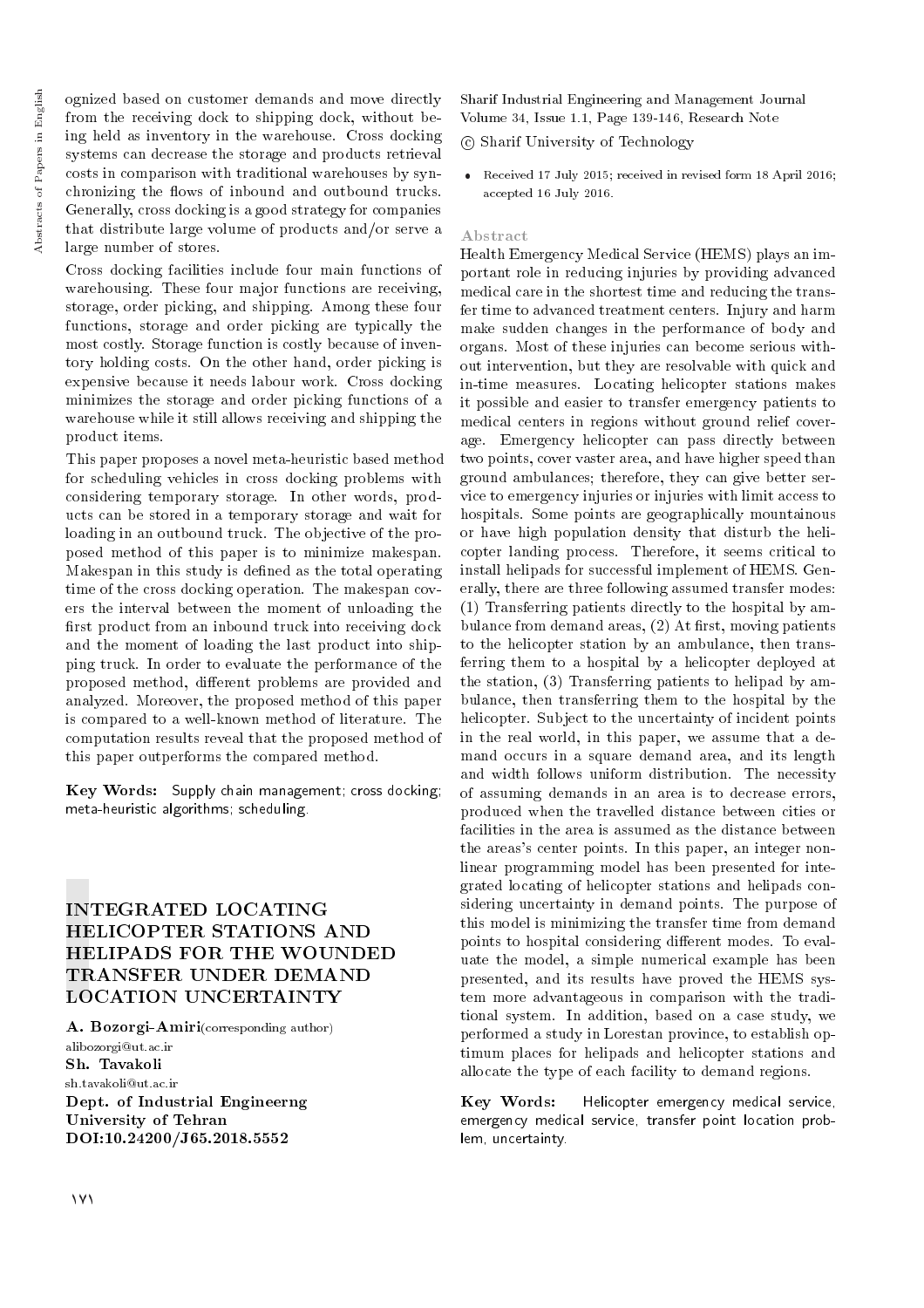software in small-sized problems. In large-scale problems, besides the common criteria such as the best solution, average solution, and relative percent deviation, the performance is compared with a parameter-tuned genetic algorithm using a chess rating system. The results of numerical examples demonstrate the acceptable performance of the proposed solution approach.

Key Words: Closed loop supply chain, recycling, differential evolution, response surface methodology, chess rating.

# DEVELOPING MIXED EXPONENTIALLY WEIGHTED MOVING AVERAGE-CUMULATIVE SUM & CUMULATIVE SUM-EXPONENTIALLY WEIGHTED MOVING AVERAGE CONTROL CHARTS FOR MONITORING PROCESS MEAN BASED ON RANKED SET SAMPLING

#### A. Mohamadkhani

atieh.mohamadkhani@yahoo.com A. Amiri(corresponding author) amiri@shahed.ac.ir Dept. of Industrial Engineering Shahed University DOI:10.24200/J65.2018.5543

Sharif Industrial Engineering and Management Journal Volume 34, Issue 1.1, Page 113-122, Original Article

c Sharif University of Technology

 Received 19 May 2016; received in revised form 16 July 2016; accepted 4 September 2016.

#### Abstract

Control charts are powerful tools of statistical process control (SPC) used for monitoring processes. Control charts are not only used to detect changes in process, but also enable the quality engineers to prepare the system for an appropriate response before production of the faulty products. The main objective of most researches on control charts is developing a favorable and cost-effective design as well as most appropriate sampling methods. In most of the researches that have been done in this field, the control charts are designed based on simple random sampling (SRS). However, there are many charts in the literature of statistical process control that are not based on SRS and use alternative methods such as ranked set sampling (RSS) or generalized

methods. The RSS method is an alternative to SRS when taking actual measurement of the quality characteristic is costly or production of the faulty products is expensive. In this paper, in order to improve the performance of mixed EWMA-CUSUM (MEC) and mixed CUSUM-EWMA (MCE) control charts in estimating the population mean, ranked set sampling method rather than common simple random sampling method is used to design these mixed control charts. The performances of the proposed MEC-RSS and MCE-RSS control charts are evaluated through simulation studies using the average run length (ARL) criterion. Moreover, the performances of the proposed control charts are compared with those of CUSUM-SRS, CUSUM-RSS, EWMA-SRS, EWMA-RSS, MEC-SRS, and MCE-SRS control charts. The results revealed that RSS method improves control charts performance compared to SRS method because it provides an efficient estimation of the mean and variance of the population. In addition, using the ranked set sampling scheme makes the proposed mixed control charts more sensitive to detecting the small and moderate shifts in the process mean than the other corresponding classical control charts. Moreover, based on the same sampling methods, the performances of mixed control charts are better than those of the single CUSUM and EWMA control charts.

Key Words: Statistical process control (SPC), exponentially weighted moving average (EWMA) control chart, the cumulative sum (CUSUM) control chart, ranked set sampling (RSS) method.

## A NOVEL META-HEURISTIC BASED METHOD FOR SCHEDULING VEHICLES IN CROSS DOCKING PROBLEMS

A. Mohtashami

## mohtashami@qiau.ac.ir Dept. of Industrial management Qazvin Branch, Islamic Azad University DOI:10.24200/J65.2018.5541

Sharif Industrial Engineering and Management Journal Volume 34, Issue 1.1, Page 123-138, Original Article

c Sharif University of Technology

 Received 13 July 2015; received in revised form 16 July 2016;accepted 17 August 2016.

#### Abstract

Cross docking is a product-handling and distribution concept in which product items are sorted out and rec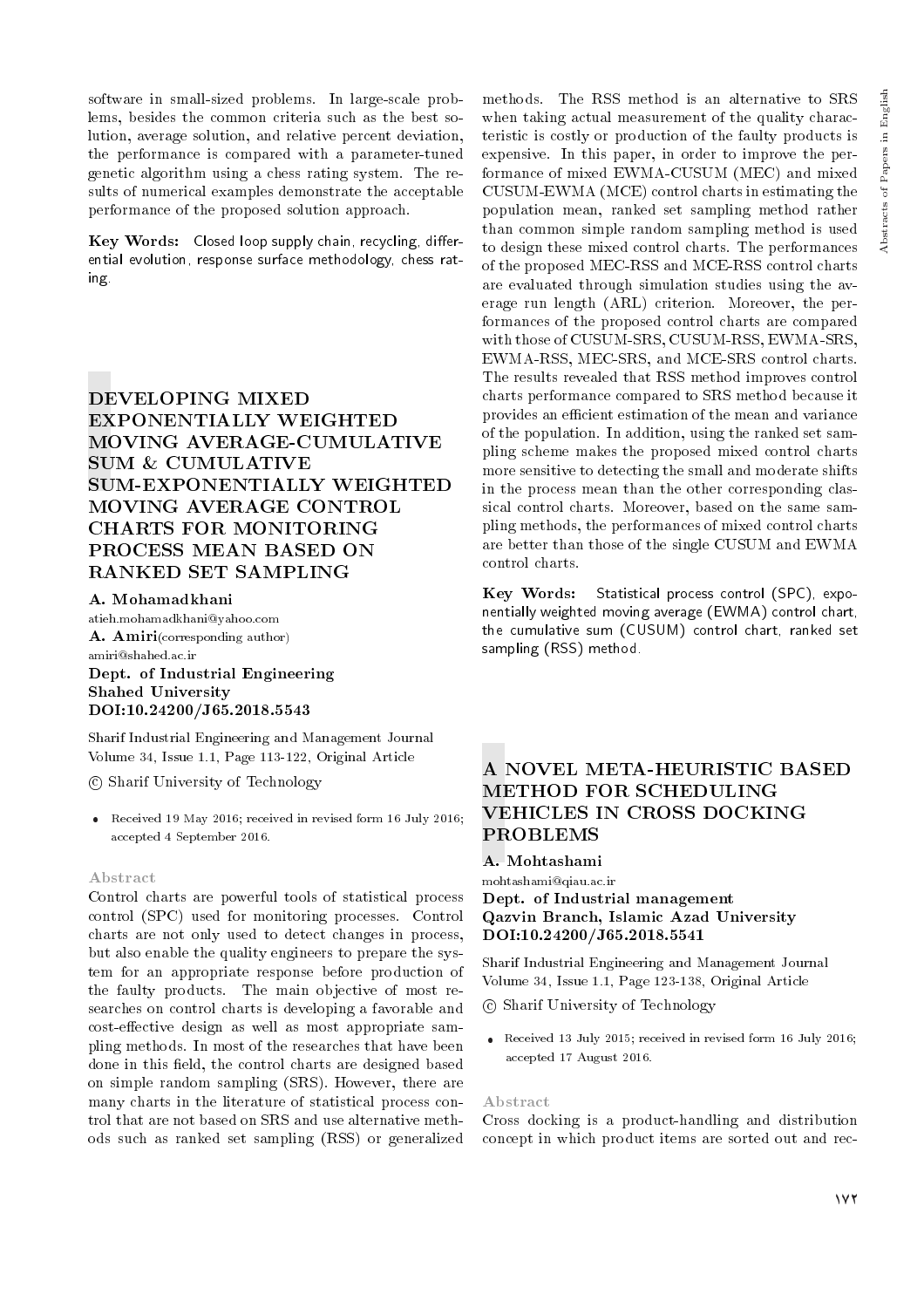S.H.R. Pasandideh(corresponding author) shr pasandideh@khu.ac.ir Dept. of Industrial Engineering Kharazmi University DOI:10.24200/J65.2018.5542

Sharif Industrial Engineering and Management Journal Volume 34, Issue 1.1, Page 87-94, Original Article

- c Sharif University of Technology
- Received 16 May 2016; received in revised form 4 July 2016; accepted 27 July 2016.

## Abstract

In traditional Supply chain management, the focus of the integration of supply chain network is usually on a single objective, i.e., minimum cost or maximum prot. However, the modelling of a supply chain requires more than a single objective such as lead-time minimization, service level maximization, and so on. Sometimes, these objectives may cause conflicts such as increasing the service level which usually leads to a growth in costs. Therefore, the aim must be to find trade-off solutions to satisfy the conflicting objectives. In multi-objective optimization problems, there is no single optimum solution, but there is a solution set which creates Pareto optimal solutions. Pareto optimal solutions are a set of tradeoffs between different objectives and are non-dominated solutions, i.e., there is no other solution which would improve an objective without causing worsening of at least one of the other objectives This paper introduces a bi-objective optimization model of a multi-product multi-period three-echelon supply chain network consisting of manufacturing plants, distribution centers, and customer nodes. the two objectives are minimization of the total cost while maximizing the average safe inventory levels of manufacturing plans and distribution centers. The goal is to determine the quantities of the products produced by the following: the manufactured plants in different periods, number and locations of the warehouses, quantities of products transported between the supply chain entities, inventory of products in warehouses and plants, short safe inventory of product in warehouses and plants, and shortage quantity of the customer nodes. The problem is first formulated into the framework of a constrained bi-objective mixed integer nonlinear programming model. Then, to solve the problem, two multi-objective decision-making (MODM) methods are investigated. Then, the performances of these methods are compared in terms of both the solution quality and CPU time required in an attempt to select the best one. For this purpose, Statistical hypothesis test and TOPSIS methods are used. Finally, using some parameters, a sensitivity analysis has been carried out to test the sensitivit of the proposed model.

Key Words: Supply chain management, multi-objective optimization, statistical hypothesis test, MADM.

# A PRIORITY-BASED DIFFERENTIAL EVOLUTION ALGORITHM FOR REDESIGNING A CLOSED-LOOP SUPPLY CHAIN USING ROBUST FUZZY OPTIMIZATION

M.S. Atabaki

std atabaki@khu.ac.ir M. Mohammadi mohammadi@khu.ac.ir Faculty of Industrial Engineering Kharazmi University DOI:10.24200/J65.2018.5547

Sharif Industrial Engineering and Management Journal Volume 34, Issue 1.1, Page 95-111, Original Article

c Sharif University of Technology

 Received 17 May 2016; received in revised form 12 October 2016; accepted 13 November 2016.

#### Abstract

During recent years, the reduction of the natural resources, besides the importance of the environment issues, has led governments to pay attention to closedloop supply chain concepts, which encompass recycling as well as preparation of products and avoid the suboptimality caused by a separate design of forward and reverse logistics. Governments may define some policies, such as financial intensity, for those companies that perform recycling activities. Companies may move toward redesigning theirs supply chain structure by considering recycling and collection centers to get financial advantages.

In this paper, considering a reward/penalty mechanism, a nonlinear programming model with the aim of minimizing the total cost is proposed for making decisions about recycling rate, locations of recycling sites, and redesigning of the transportation network in a closed-loop supply chain. Fuzzy concept is applied to cope with uncertainty of parameters in real situation. Costs, demand, and capacity are presumed as the sources of uncertainty. Robust possibilistic programming is applied to improve robustness of the decisions in contrast with the uncertainty. Due to the complexity of the model and loss of the efficiency of the exact solvers, especially in large-sized problems, a differential evolution (DE) algorithm as a population-based meta-heuristic is developed to solve the model. Since the performance of evolutionary algorithms can be strongly affected by the problem representation, a heuristic procedure based on prioritybased encoding is designed to show a solution whose efficiency is higher than the standard form of prioritybased encoding. Parameters of the proposed algorithm are adjusted using response surface methodology. The performance of the proposed DE is checked by GAMS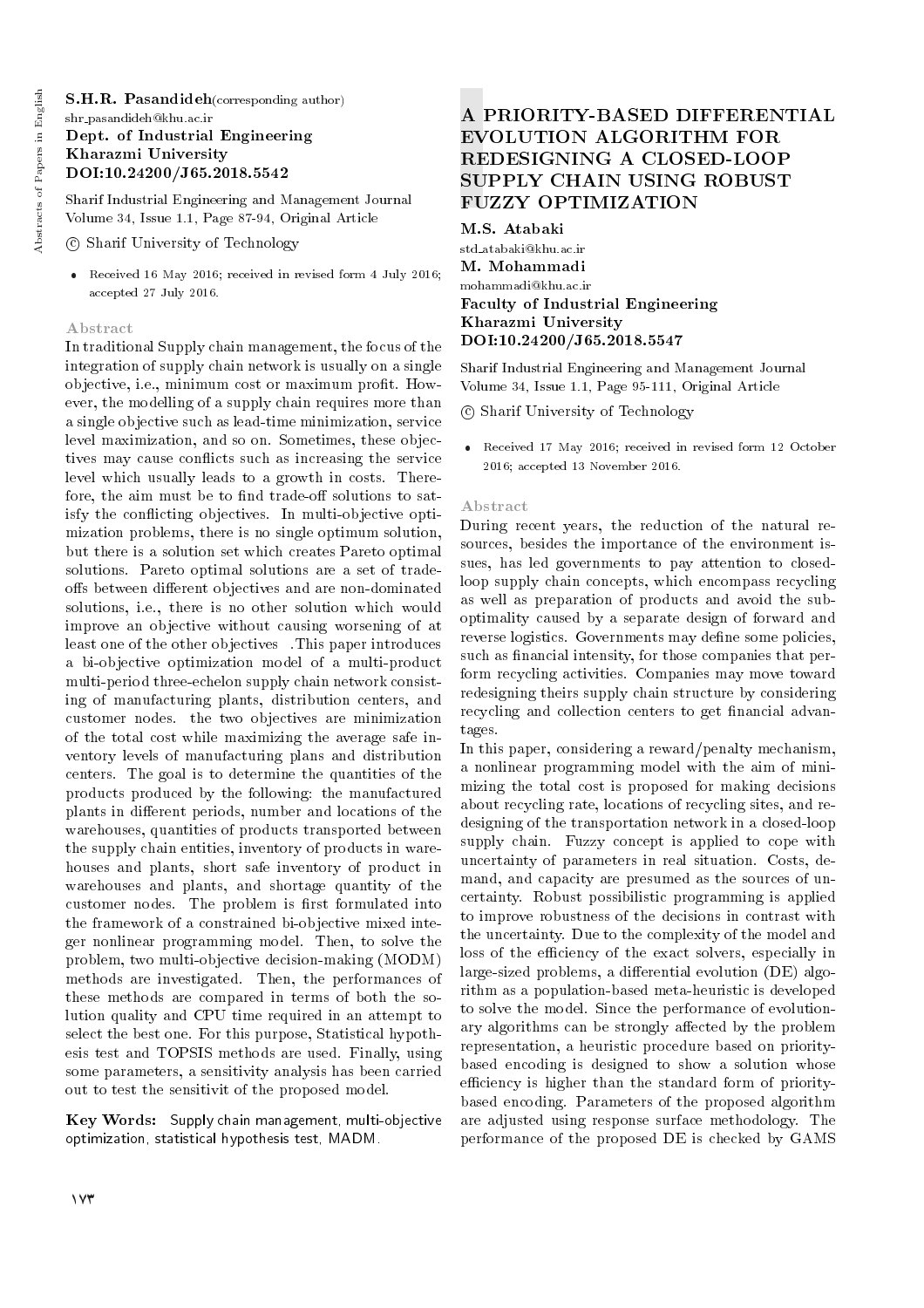allowable to open some services. In addition, it is possible to service each demand point by several hospitals and getting service from one hospital by several demand points.

A bi-objective mixed integer linear mathematical programming model is presented. This bi-objective model minimizes the total network designing costs while maximizing equity throughout hospital network. Therefore, the equity is defined as the ratio of quality of providing services to distances from demand points to facilities, because the quality of services and access to care are two vital factors that directly affect the entire patient's satisfaction.

We solve the model by a new version of  $\varepsilon$ -constraint method (i.e., the augmented  $\varepsilon$ -constraint). Also, real data from healthcare facility network in the Isfahan province of Iran is applied for validation purposes. The sensitivity analysis is done on the main parameters. Results show that the proposed model can be used to decide on designing and capacity planning of healthcare facilities.

Key Words: Location- allocation, healthcare facility, capacity planning, augmented  $\varepsilon$ -constraint.

## CONDITION MONITORING AND RELIABILITY MAINTENANCE OPTIMIZATION OF 1-SHOT **SYSTEMS**

## A. Mehrvarz

atefeh.mehrvarz@yahoo.com M.A. Saniee Monfared(corresponding author) mas monfared@alzahra.ac.ir School of Engineering Alzahra University M.A. Farsi farsi@ari.ac.ir Aerospace Research Institute Iranian Space Research Center M. Shafiee m.shafiee@cranfield.ac.uk Cranfield, University Bedford, United Kingdom DOI:10.24200/J65.2018.5549

Sharif Industrial Engineering and Management Journal Volume 34, Issue 1.1, Page 73-85, Original Article

c Sharif University of Technology

 Received 22 February 2016; received in revised form 26 August 2016; accepted 26 September 2016.

#### Abstract

In this paper, we have developed a novel approach to reliability maintenance of one-shot systems such as military missiles and rockets. The reliability estimation and maintenance of these stretegic products are crucial and challenging, and the area has not yet been fully developed. In our new approach, we take a sample of the finished products and deconstruct it into their parts. These parts are then further divided, according to their intrinsic nature ,into the class of testable parts with destruction, the class of testable parts without destruction and the class of non-testable parts. We have considered that the first two classes of parts have increasing rate of failure, while the third class of parts has a constant rate of failure. We apply destructive and non-destructive tests according to the state-of-the-art testing technology and the cost associated with it. We then have integrated concepts and techniques from maintenance planning, condition monitoring, Genetic Algorithm, Bayesian method, and variance propagation to optimize the relibility of standing products. From maintenace planning, we find the optimal inspection period. From condition monitoring, we learn how to perform non-destructive tests. By using genetic algorithm, we estimate nea-optimal number of samples for each part. Also, Bayesian method is used to estimate the system reliability when the sample size is small which is the case for one-shot systems. In fact, through Baysian process, the reliability information obtained by the new tests is integrated into the prior estimations in order to minimize the sample size. Finally, by variance propogation technique, we communicate the mean and variance data estimated at the lower part level up to higher level of sub systems and the total system. This new approach enables us to estimate the reliability of the total system using the reliability information of the constituent parts. Our aim is to maintain the reliability of stand-pile products while the life cycle cost is also minimized. We have tested the proposed approach on the sounding rocket separation system of the explorer missile system built in Iran.

Key Words: Reliability, one shot systems, maintenance, condition monitoring, non-destructive tests, exponential components, bayesian method, optimization.

# MODELING AND SOLVING A THREE-ECHELON SUPPLY CHAIN PROBLEM USING STATISTICAL HYPOTHESIS TEST AND TOPSIS AND SAW METHODS

H. Heidari Fathian Std fathian@khu.ac.ir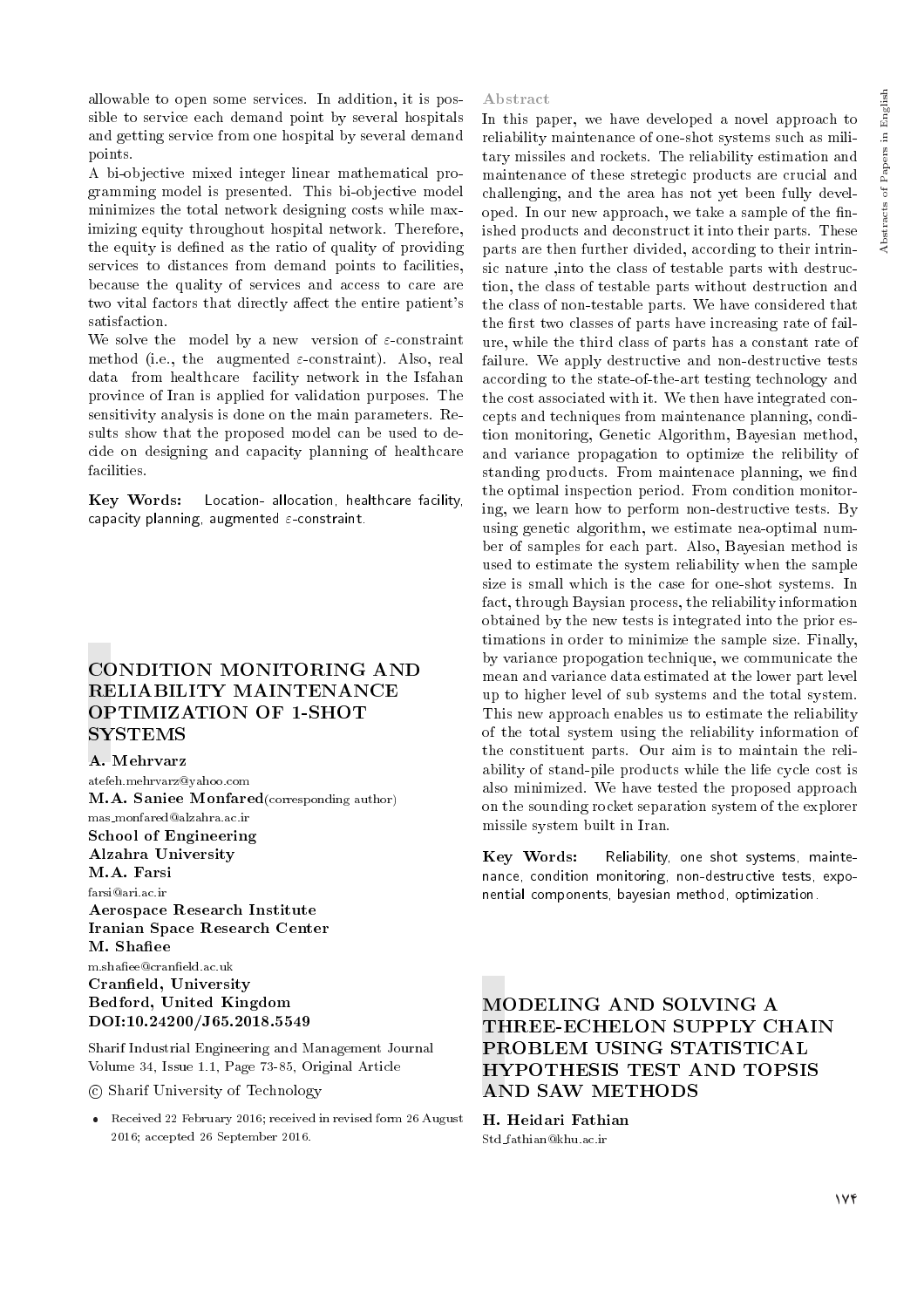# POLICIES AND COOPERATIVE ADVERTISING CONSIDERING THE COSTS OF INVENTORY IN A TWO-LEVEL SUPPLY CHAIN

J. Zarei

j.zarei@in.iut.ac.ir M. Rasti-Barzoki(corresponding author) rasti@cc.iut.ac.ir S.R. Hejazi

rehejazi@cc.iut.ac.ir

## Dept. of Industrial and System Engineering Isfahan University of Technology DOI:10.24200/J65.2018.5553

Sharif Industrial Engineering and Management Journal Volume 34, Issue 1.1, Page 51-61, Original Article

c Sharif University of Technology

 Received 28 November 2015; received in revised form 12 April 2016; accepted 28 May 2016.

#### Abstract

Today, organizations are aware of the importance of appropriate pricing and cooperative advertising in profitability and survival of the organization. To coordinate decisions and activities of the organization, it is expected that many benefits will be available to members. This article discusses the coordination of pricing policies and determines the amount of cooperative advertising considering the costs of inventory in a two level supply chain, including a manufacturer and a retailer with demand depending on pricing and cooperative advertising in which the manufacturer offers its product only in the retail channel and the retailer does the purchase only from the manufacturer. The purpose of this is, first, to determine the wholesale price, the amount of national advertising and, the participation rate in local advertising by the manufacturer. Second, its propose is to determine the retail price and local advertising by the retailer. In this research, the ordering quantity of the retailer is the problem input. The problem has been solved by the two non-cooperative games of Nash and Stackelberg-retailer and a cooperative game in which the members work together to maximize the profit of the entire chain with several numerical examples; the acquired results for each game are compared. These results indicate that the profit of the entire chain in cooperative game is more than the two other games, and also the prot of the manufacturer and retailer in the Stackelberg-retailer game is more that in the Nash game. The retail price is the lowest in the Stackelberg-retailer game. The results show that the amount of national and local advertising is highest in the cooperative game and the lowest in the Stackelberg-retailer game. Finally, the effect of changing the parameters of the problem have been investigated on the wholesale price and retailer price in which the effect of change in the cost of

Key Words: Supply chain, pricing, inventory, cooperative advertising, game theory.

# A BI-OBJECTIVE LOCATION-ALLOCATION MODEL AND CAPACITY PLANNING IN HEALTHCARE FACILITY NETWORK DESIGN

#### Z.S. Tavakoli

zs tavakoli@ind.iust.ac.ir F. Barzinpour(corresponding author) barzinpour@iust.ac.ir Dept. of Industrial Engineering Iran University of Science and Technology A. Bozorgi-Amiri alibozorgi@ut.ac.ir Dept. of Industrial Engineering University of Tehran DOI:10.24200/J65.2018.5548

Sharif Industrial Engineering and Management Journal Volume 34, Issue 1.1, Page 63-72, Original Article

c Sharif University of Technology

 Received 13 January 2016; received in revised form 5 July 2016; accepted 10 August 2016.

#### Abstract

Healthcare constitutes one of the largest shares in economy. Ageing population, shortage of resources, and increasing costs of medical services cause many changes in healthcare systems. Healthcare facilities are one of the most important components of these systems. Due to these increasing changes, the facility network should be designed to use the resources optimally and serve the needs of population. In other words, managers try to design the network in the best way in order to significantly reduce the costs and improve the patient satisfaction.

In this paper, a multi-service hospital network is presented for designing and capacity planning of healthcare facilities problem. In this model, some strategies are considered such as: 1) establishing new facilities on favorable sites, 2) opening new services in facilities, 3) determining the optimal capacity for existing and new facilities, and 4) allocating of demand points to facilities. Facilities provide various services that are different in type, size, and quality. In some of them, it may not be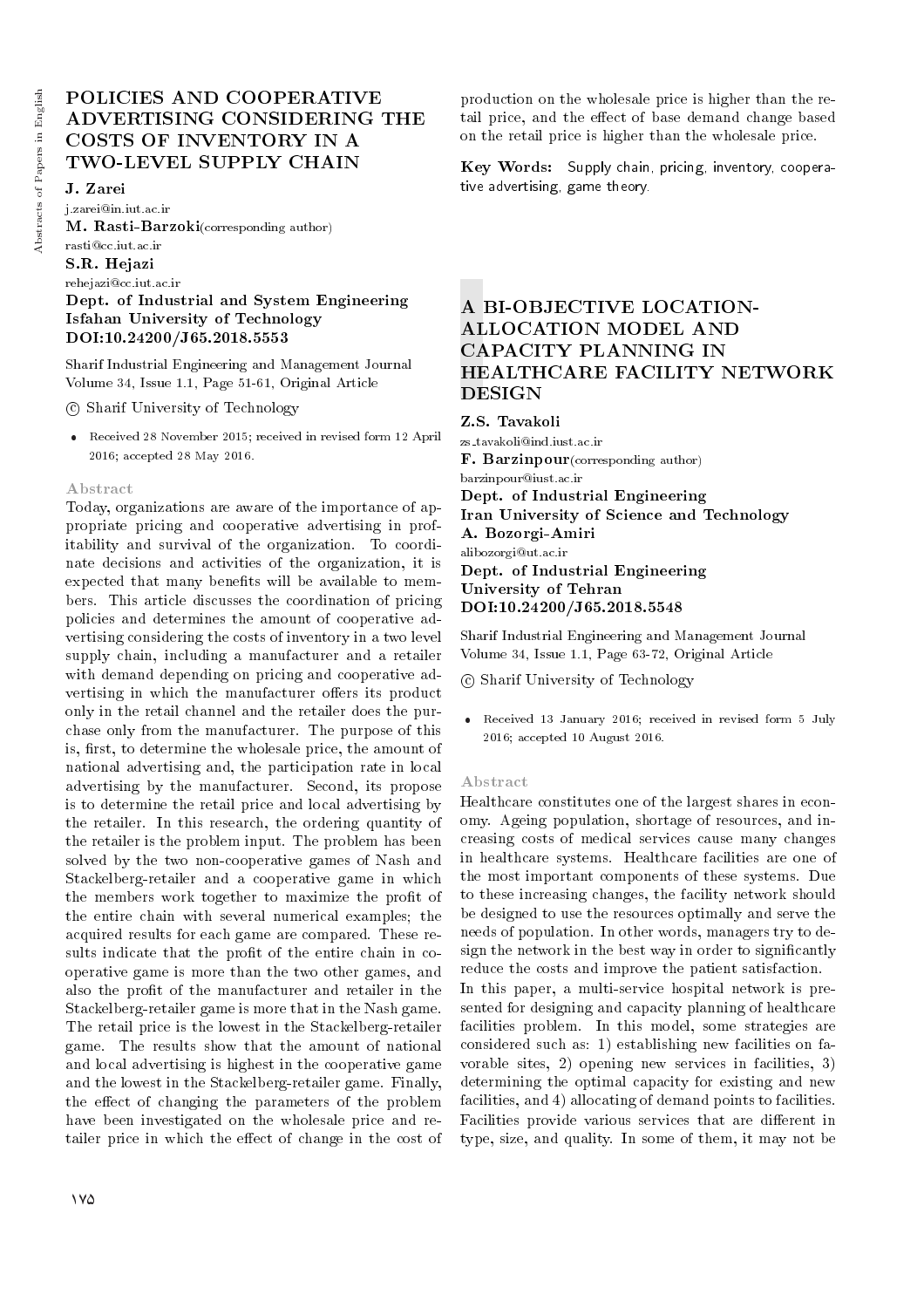efficiency and performance in all levels of the chain and with supply chain managment approach, there will be a coordination from the beginning of a project (contractor selection) to the end of project (handover of project). Contractor selection is the foremost part of construction projects which in this multi-criteria decision-making, the best contractor is determined by expert judgment, different variables and their priorities.

In this paper for selecting the best contractor, numerous criteria were collected by asking from adept experts and then among them, 16 criteria with highest frequency was considered for questionnaire. These questionnaire was distributed between experts. Cronbach's alpha coefficient was obtained as 72%. Then based on Borda,s function 12 important criteria was selected which was categorized in four main criteria and related sub-criteria as follow: Environmental factors and physical equipment: proqurement and materials (supplier), company's machines, contractor's proposed cost estimate - financial capacity: bank turnover and company's assets, the income of tax declaration in last year, Ability to compensate for losses or delays - past performance- records and technical expertise: experts and key personnel, the past technical backgrounds and experiences, employer satisfaction of previous contracts, the number of similar projects was done - standards: rank and field of expertise which company is qualied for and its validity, availability and number of permitted projects done. Then with PROMTHEE method, the criteria was normalized and monitored, finally the best alternative was selected. In this research, qualitative criterias of each company is became a quantitative criterias. Finally information of some companies was evaluated and the best contractor was selected based on all criterias and their priorities.

Key Words: Contractor evaluation and selection, project development, supply chain management, , PROMTHEE method.

# STOCHASTIC DYNAMIC LOT-SIZING PROBLEM WITH TOTAL QUANTITY DISCOUNT

S. Khosravi s.khosravi@in.iut.ac.ir S.H. Mirmohammadi(corresponding author) h mirmohammadi@cc.iut.ac.ir Dept. of Industrial and System Engineering Isfahan University of Technology DOI:10.24200/J65.2018.5546

Sharif Industrial Engineering and Management Journal Volume 34, Issue 1.1, Page 39-50, Original Article

## c Sharif University of Technology

 Received 13 October 2015; received in revised form 19 May 2016; accepted 17 August 2016.

#### Abstract

Dynamic lot sizing problem is one of the significant problems in industrial units and has been considered by many researchers. Considering the quantity discount in purchasing cost is one of the important and practical aspects of inventory problems in the field of inventory control and management, and it has been less focused in terms of stochastic version of dynamic lot-sizing problem in inventory management. In this paper, the stochastic dynamic lot-sizing problem with the assumption of existence of all-units quantity discount in purchasing is de fined and formulated. Two approaches are presented to handle the solving procedure of this problem. Since the considered model is a mixed integer non-linear programing model, and the objective function of the model is the only non-linear part of the model. At first, we introduce a piecewise linear approximation model to convert the objective function to a linear term. The main solution approach breaks down the problem into four levels. At the first level, a branch and bound algorithm branches the problem on the periods with a predetermined discount level. In this case, the problem is converted to constrained version of the Sox problem [10]. This sub problem raised in each node in the branch and bound algorithm, is a mixed integer non-linear programing too, which is solved based on a dynamic programming approach in the second level. In each stage, in this dynamic programming algorithm, there is a sub -problem which is solved via a branch and bound algorithm. The problem raised in each node of the recent branch and bound algorithm is solved with lagrangian relaxation method. The numeric results found in this study indicate that the proposed approach solves the problem faster than the mathematical programming model using the commercial software GAMS. Moreover, the proposed algorithm for the two discount levels is also compared with the approximate solution in the mentioned software. The results indicate that our algorithm up to 14 periods can not only obtain the exact solution, but also consume less time in contrast to the approximate model.

Key Words: Dynamic lot sizing problem, total quantity discount, branch and bound algorithm, dynamic programming, lagrangian relaxation method.

## A GAME-THEORETIC APPROACH FOR COORDINATION OF PRICING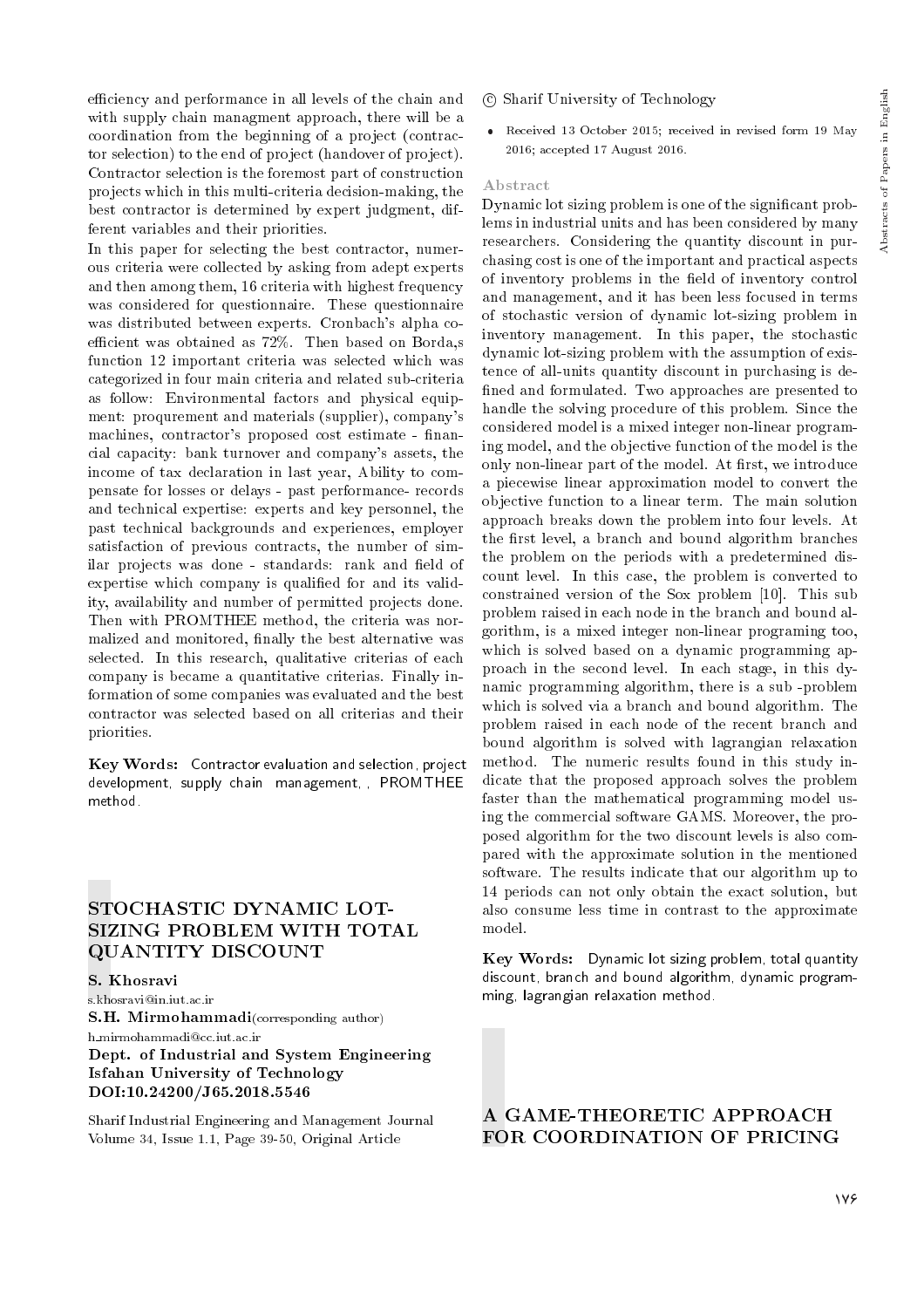function that eventually led to integer linear model. We use centralized game approach to finding the optimal price of different levels. In the centralized channel, decision makers set the retail price that maximizes the total channel profit. Coordination of three parts of supply chain and centralized decision-making can improve the system-wide profit. A new method is developed to solve the problem. After that, different sensitive analyses are illustrated for profit function graph. The results show that in the lower level of vehicle capacity, much less profit exists, and in lower fixed cost of vehicle, even less than before.

After that, different sensitive analysis is illustrated for profit function graph.

Key Words: Supply chain, carrier-retailer channel, pricing, game theory.

# SCHEDULING OF PREVENTIVE MAINTENANCE FOR PARALLEL, SERIES, AND SINGLE-ITEM REPLACEMENT SYSTEMS BASED ON STATISTICAL ANALYSIS

M.S. Fallahnezhad(corresponding author)

Fallahnezhad@yazd.ac.ir E. Najafian e.najaan68@gmail.com H. Hosseini Nasab hhn@yazd.ac.ir Dept. of Industrial Engineering Yazd University DOI:10.24200/J65.2018.5544

Sharif Industrial Engineering and Management Journal Volume 34, Issue 1.1, Page 17-28, Original Article

c Sharif University of Technology

 Received 5 September 2015; received in revised form 20 February 2016; accepted 25 April 2016.

#### Abstract

Preventive maintenance scheduling of generating units is addressed as a crucial issue in power system studies due to its severe impacts on power systems' asset management by reducing operation cost while enhancing reliability worth. In this paper, we describe an application of statistical analysis for determining the best preventive maintenance strategy in the case of parallel, series, and single-item replacement systems. A key aspect of industrial maintenance is the trade-off between cost and time of performing preventive maintenance operations. This article deals with two main issues related to the preventive maintenance in order to minimize the cost per unit

time: (1) specifying the best time for performing preventive maintenance actions in parallel, series, and singleitem replacement systems; (2) determining the required number of spare parts and facilities.

in single-item replacement and parallel systems, respectively. In this proposed maintenance strategy, preventive maintenance operations are regularly performed on the production unit in equal time intervals and maintenance actions return the facilities to a good-as-new condition. In the proposed model, the number of failures for a specied facility follows the Poisson distribution, and failure rate of the Poisson distribution follows Gamma process. In addition, equipment' failure being earlier than the determined starting time for the preventive maintenance operations would impose too much cost on each system. Therefore, to consider this constraint, it is assumed that there is a linear relation between recovering cost from unplanned failures and time to failure. Moreover, all costs related to maintenance are supposed to be known and the cost of a preventive repair is appreciably less than that of a failure and its associated repair. Finally, three examples are presented to demonstrate the effectiveness of the proposed models for each system. We use MATLAB software to obtain the optimal value of parameters in cost models in the proposed approach. To find the optimal value of decision variables in each system, a search procedure is applied.

Key Words: Preventive maintenance, parallel, series and single-item replacement systems, cost, statistical analysis.

# SUPPLY CHAIN MANAGEMENT AND UTILIZATION OF PROMTHEE

S. Najiazarpour(corresponding author) Saraasfat@yahoo.com E. Teimoury Teimoury@iust.ac.ir Dept. of Industrial Engineering Iran University of Science and Technology DOI:10.24200/J65.2018.5545

Sharif Industrial Engineering and Management Journal Volume 34, Issue 1.1, Page 29-37, Original Article

c Sharif University of Technology

 Received 3 October 2015; received in revised form 13 June 2016; accepted 17 August 2016.

#### Abstract

There are many problems in contracting projects and their performance. At each project stage and due to different reasons, these problems affect cost, time and overall project quality. Hence, in order to increase the